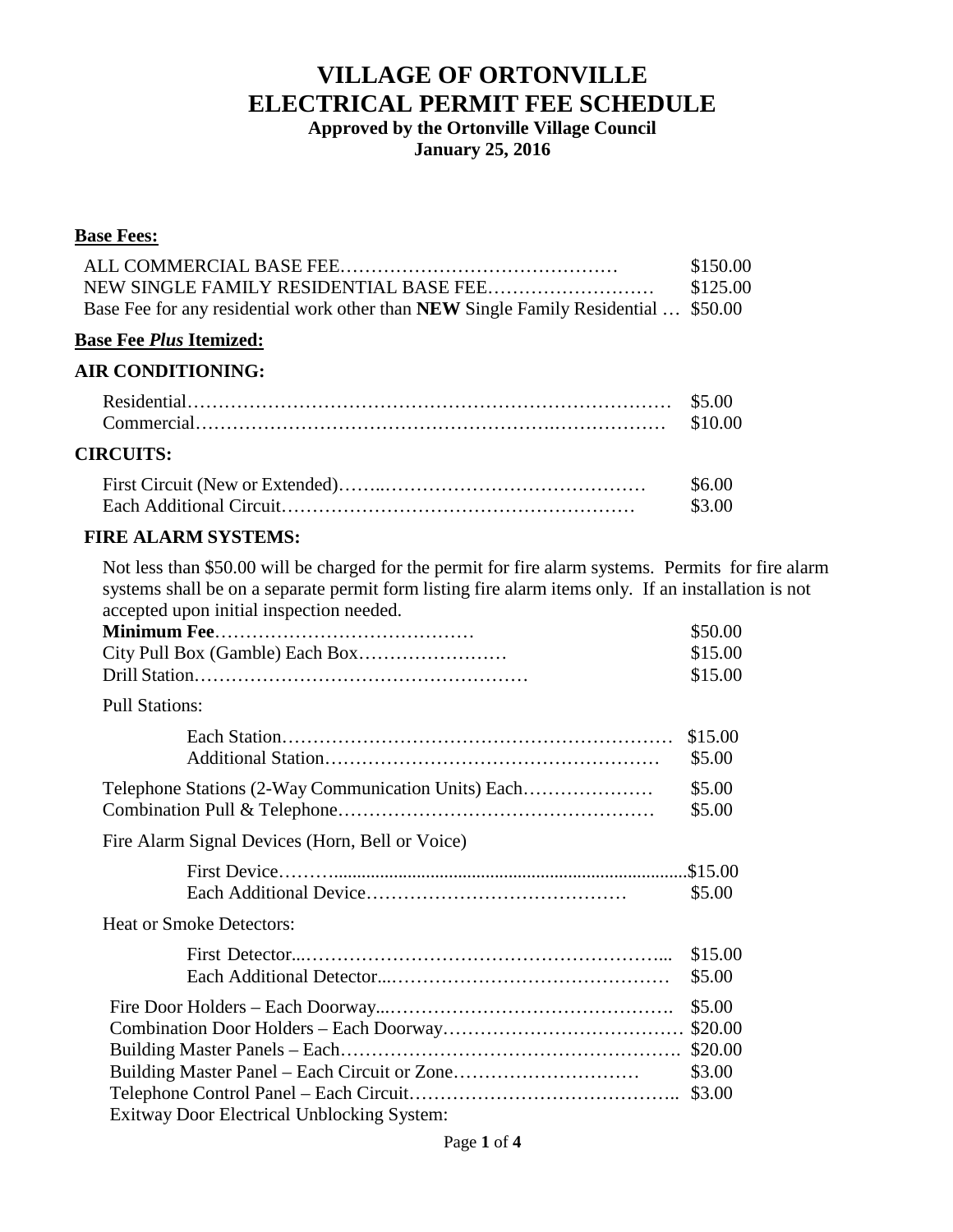**Approved by the Ortonville Village Council January 25, 2016**

### **SELF SERVICE FUEL PUMPS OR DISPENSING UNITS**

| NOT LESS THAN \$80.00 WILL BE CHARGED FOR THE PERMIT FOR INSTALLATION OF |         |
|--------------------------------------------------------------------------|---------|
| THE SYSTEM FOR SELF-SERVICE INSTALLATIONS                                |         |
|                                                                          | \$80.00 |
|                                                                          | \$10.00 |
| Alteration to electrical of Existing – each unit                         | \$10.00 |

### **ITEMIZED FEE SCHEDULE:**

| \$4.00 |
|--------|
|        |
| \$4.00 |
|        |
|        |
|        |
|        |
|        |
|        |
|        |
|        |
|        |

Dishwasher………………………………………………………………… \$3.00

*NOTE: Includes light, power, heating, refrigeration, fire alarm, sign control, and low voltage power signal.*

*Also includes feeders, mains, under floor raceways, heaters for cellular floors, etc.* Each Additional 100 Feet……………………………………… \$3.00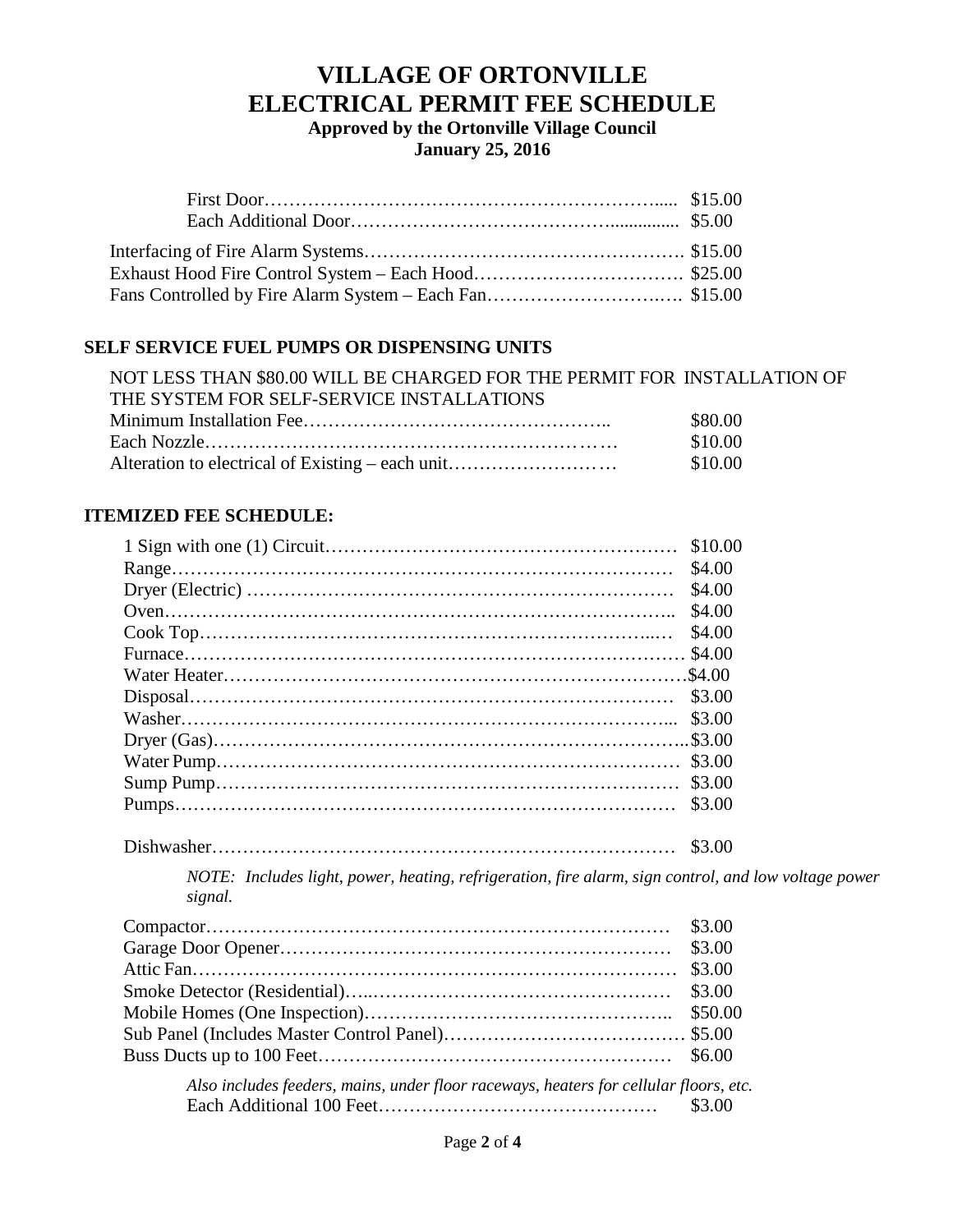**Approved by the Ortonville Village Council January 25, 2016**

#### **LIGHTING FIXTURES OR LAMPS**

## **ELECTRICAL POWER UNITS: MOTORS, HP, KW OR POWER OUTLETS**

Includes motors, transformers, heating units, furnace plugs, generator, rectifiers, capacitors, welders, flood lamps 1000 watts or over, heating and/or power units based on horsepower, KW, KVA, KVAR in addition to circuit fee

|         | <b>Each Additional</b> |
|---------|------------------------|
| \$5.00  | \$3.00                 |
| \$10.00 | \$4.00                 |
| \$15.00 | \$6.00                 |
| \$15.00 | \$7.00                 |
| \$20.00 | \$8.00                 |
|         |                        |

*\*Less than 1/4 HP, the circuit fee applies.*

### **SERVICE AS FOLLOWS:**